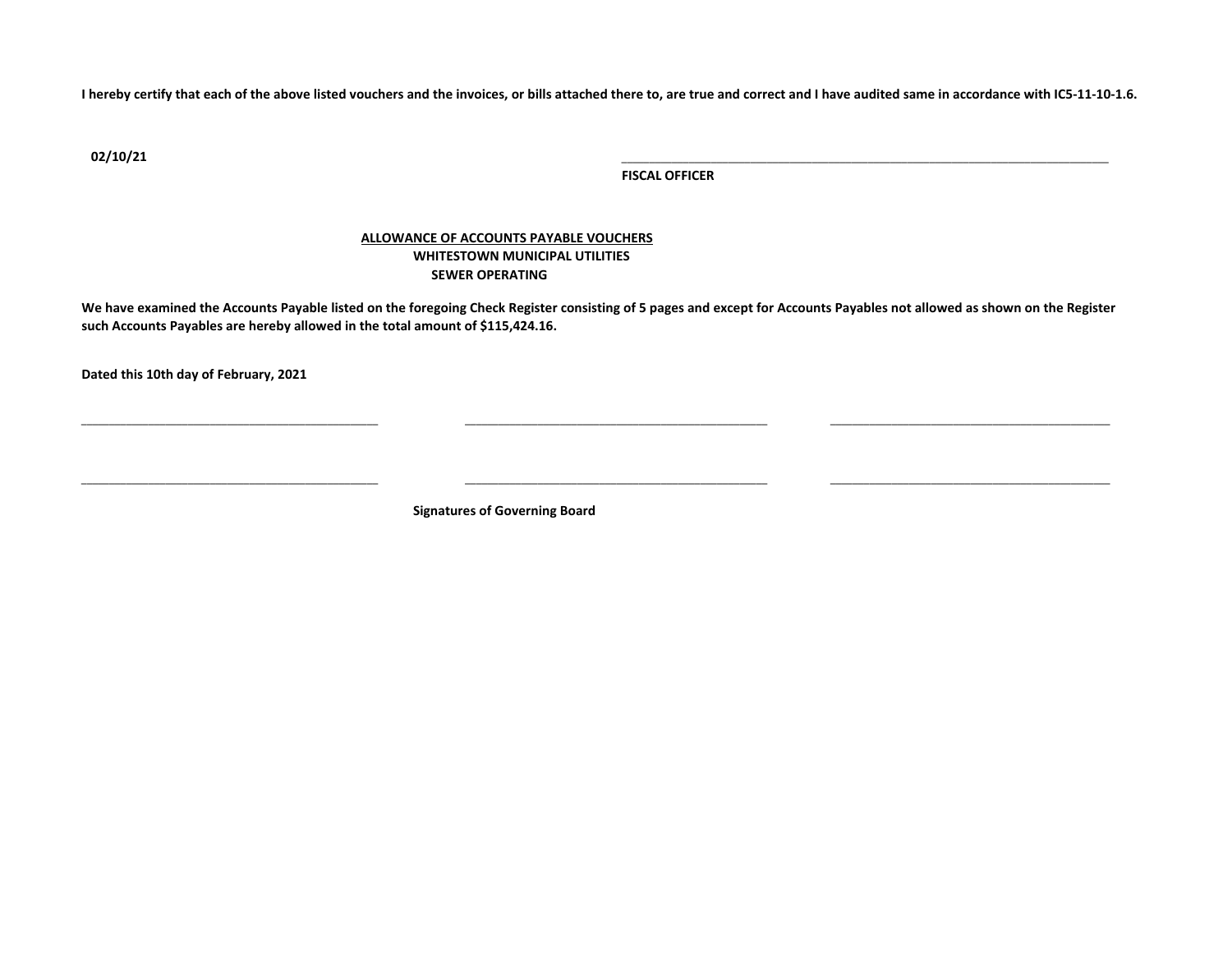## TOWN OF WHITESTOWN Check Register - UTILITY MONTHLY SEWER OPERATING FRAGE: 1 Check Issue Dates: 1/1/2021 - 1/31/2021 Teb 04, 2021 11:00AM

Report Criteria:

Report type: GL detail

Bank.Bank number = 20

Check.Type = {<>} "Adjustment"

| GL<br>Period        | Check<br><b>Issue Date</b>               | Check<br>Number | Payee                                                  | Invoice<br>Number | Purchase Order Number | Invoice<br><b>GL Account</b> | Invoice<br>Amount | Check<br>Amount |
|---------------------|------------------------------------------|-----------------|--------------------------------------------------------|-------------------|-----------------------|------------------------------|-------------------|-----------------|
|                     | <b>ACI Payments Inc</b>                  |                 |                                                        |                   |                       |                              |                   |                 |
| 01/21               | 01/06/2021                               |                 | 11635 ACI Payments Inc                                 | 1000038766        |                       | 700.631610                   | 117.04            | 117.04          |
| 01/21               | 01/27/2021                               |                 | 11677 ACI Payments Inc                                 | 1000040502        |                       | 700.631610                   | 17.85             | 17.85           |
|                     | Total ACI Payments Inc:                  |                 |                                                        |                   |                       |                              |                   | 134.89          |
|                     | Akard's Village Hardware Inc             |                 |                                                        |                   |                       |                              |                   |                 |
| 01/21               | 01/06/2021                               | 11636           | Akard's Village Hardware Inc                           | 12.2020           |                       | 700.620610                   | 76.83             | 76.83           |
| 01/21               | 01/06/2021                               |                 | 11636 Akard's Village Hardware Inc                     | 12.2020-2         |                       | 700.620610                   | 26.11             | 26.11           |
|                     | Total Akard's Village Hardware Inc:      |                 |                                                        |                   |                       |                              |                   | 102.94          |
|                     | Anthem Blue Cross and Blue Shield        |                 |                                                        |                   |                       |                              |                   |                 |
| 01/21               | 01/06/2021                               |                 | 9100117 Anthem Blue Cross and Blue Shie                | 689621D           |                       | 700.659610                   | 14,013.72         | 14,013.72       |
| 01/21               | 01/25/2021                               |                 | 9100132 Anthem Blue Cross and Blue Shie                | 000695780D        |                       | 700.659610                   | 16,738.35         | 16,738.35       |
|                     | Total Anthem Blue Cross and Blue Shield: |                 |                                                        |                   |                       |                              |                   | 30,752.07       |
| Anthem Life         |                                          |                 |                                                        |                   |                       |                              |                   |                 |
| 01/21               | 01/06/2021                               |                 | 11637 Anthem Life                                      | 6764540           |                       | 700.659610                   | 559.77            | 559.77          |
| 01/21               | 01/29/2021                               |                 | 11680 Anthem Life                                      | 6835860           |                       | 700.659610                   | 603.80            | 603.80          |
|                     | Total Anthem Life:                       |                 |                                                        |                   |                       |                              |                   | 1,163.57        |
| <b>Bio Chem Inc</b> |                                          |                 |                                                        |                   |                       |                              |                   |                 |
| 01/21               | 01/06/2021                               | 11638           | Bio Chem Inc                                           | 20316             |                       | 700.618610                   | 4,640.00          | 4,640.00        |
| 01/21               | 01/11/2021                               | 11651           | Bio Chem Inc                                           | 19968             |                       | 700.618610                   | 4,367.03          | 4,367.03        |
|                     | Total Bio Chem Inc:                      |                 |                                                        |                   |                       |                              |                   | 9,007.03        |
|                     | <b>Boone REMC Lockbox</b>                |                 |                                                        |                   |                       |                              |                   |                 |
| 01/21               | 01/06/2021                               | 11639           | Boone REMC Lockbox                                     | 1067701 12.       |                       | 700.611610                   | 4,093.28          | 4,093.28        |
| 01/21               | 01/06/2021                               | 11639           | Boone REMC Lockbox                                     | 1134601 12.2      |                       | 700.611610                   | 1,513.07          | 1,513.07        |
| 01/21               | 01/06/2021                               | 11639           | Boone REMC Lockbox                                     | 1150502 12.2      |                       | 700.611610                   | 923.06            | 923.06          |
| 01/21               | 01/06/2021                               | 11639           | Boone REMC Lockbox                                     | 1318501 12.       |                       | 700.611610                   | 279.87            | 279.87          |
| 01/21               | 01/06/2021                               | 11639           | Boone REMC Lockbox                                     | 1329501 12.       |                       | 700.611610                   | 265.28            | 265.28          |
| 01/21               | 01/06/2021                               | 11639           | Boone REMC Lockbox                                     | 1558200 12.       |                       | 700.611610                   | 317.03            | 317.03          |
| 01/21               | 01/06/2021                               | 11639           | Boone REMC Lockbox                                     | 1667300           |                       | 700.611610                   | 289.02            | 289.02          |
| 01/21               | 01/06/2021                               | 11639           | Boone REMC Lockbox                                     | 1722100 12.       |                       | 700.611610                   | 206.12            | 206.12          |
| 01/21               | 01/06/2021                               | 11639           | Boone REMC Lockbox                                     | 1875800           |                       | 700.611610                   | 177.59            | 177.59          |
| 01/21               | 01/06/2021                               | 11639           | Boone REMC Lockbox                                     | 951501 12.2       |                       | 700.611610                   | 1,731.35          | 1,731.35        |
| 01/21               | 01/25/2021                               |                 | 11667 Boone REMC Lockbox                               | 1686600 1.2       |                       | 700.615610                   | 217.00            | 217.00          |
|                     | Total Boone REMC Lockbox:                |                 |                                                        |                   |                       |                              |                   | 10,012.67       |
|                     | <b>Bose McKinney &amp; Evans LLP</b>     |                 |                                                        |                   |                       |                              |                   |                 |
| 01/21               | 01/11/2021                               |                 | 11652 Bose McKinney & Evans LLP                        | 2.21 retainer     |                       | 700.634610                   | 2,250.00          | 2,250.00        |
| 01/21<br>01/21      | 01/11/2021<br>01/11/2021                 | 11652<br>11652  | Bose McKinney & Evans LLP<br>Bose McKinney & Evans LLP | 785975<br>785976  |                       | 700.634610<br>700.634610     | 65.25<br>966.50   | 65.25<br>966.50 |
|                     |                                          |                 |                                                        |                   |                       |                              |                   |                 |
|                     | Total Bose McKinney & Evans LLP:         |                 |                                                        |                   |                       |                              |                   | 3,281.75        |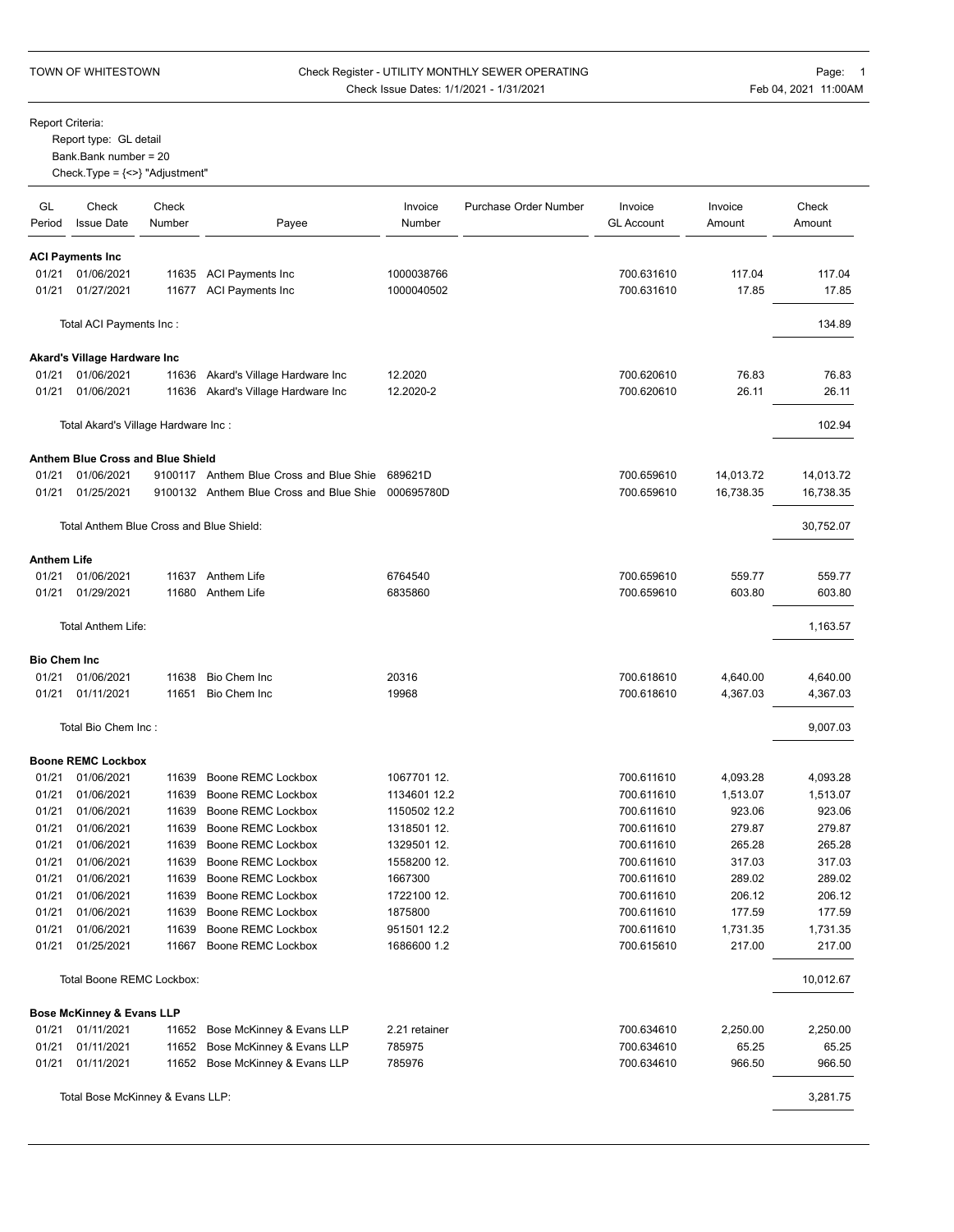| TOWN OF WHITESTOWN  |                                            |                 | Check Register - UTILITY MONTHLY SEWER OPERATING<br>Check Issue Dates: 1/1/2021 - 1/31/2021 |                   |                       |                              |                   | Page: 2<br>Feb 04, 2021 11:00AM |  |  |
|---------------------|--------------------------------------------|-----------------|---------------------------------------------------------------------------------------------|-------------------|-----------------------|------------------------------|-------------------|---------------------------------|--|--|
| GL<br>Period        | Check<br><b>Issue Date</b>                 | Check<br>Number | Payee                                                                                       | Invoice<br>Number | Purchase Order Number | Invoice<br><b>GL Account</b> | Invoice<br>Amount | Check<br>Amount                 |  |  |
|                     | <b>Bridgestone HosePower LLC</b>           |                 |                                                                                             |                   |                       |                              |                   |                                 |  |  |
| 01/21               | 01/25/2021                                 | 11668           | Bridgestone HosePower LLC                                                                   | 12144089-00       |                       | 700.720610                   | 1,872.39          | 1,872.39                        |  |  |
| 01/21               | 01/25/2021                                 | 11668           | Bridgestone HosePower LLC                                                                   | 12144089-01       |                       | 700.720610                   | 1,264.87          | 1,264.87                        |  |  |
|                     | Total Bridgestone HosePower LLC :          |                 |                                                                                             |                   |                       |                              |                   | 3,137.26                        |  |  |
|                     | <b>Co-Alliance LLP</b>                     |                 |                                                                                             |                   |                       |                              |                   |                                 |  |  |
| 01/21               | 01/27/2021                                 | 11678           | Co-Alliance LLP                                                                             | 327197            |                       | 700.653610                   | 622.77            | 622.77                          |  |  |
| 01/21               | 01/27/2021                                 | 11678           | Co-Alliance LLP                                                                             | 327198            |                       | 700.653610                   | 375.51            | 375.51                          |  |  |
|                     | Total Co-Alliance LLP :                    |                 |                                                                                             |                   |                       |                              |                   | 998.28                          |  |  |
| <b>DCC Inc</b>      |                                            |                 |                                                                                             |                   |                       |                              |                   |                                 |  |  |
| 01/21               | 01/25/2021                                 |                 | 11669 DCC Inc                                                                               | 4586              |                       | 700.631630                   | 1,900.00          | 1,900.00                        |  |  |
|                     | Total DCC Inc:                             |                 |                                                                                             |                   |                       |                              |                   | 1,900.00                        |  |  |
|                     | Delta Water Management Group Inc           |                 |                                                                                             |                   |                       |                              |                   |                                 |  |  |
| 01/21               | 01/25/2021                                 |                 | 11670 Delta Water Management Group I 138001                                                 |                   |                       | 700.636610                   | 25.00             | 25.00                           |  |  |
|                     | Total Delta Water Management Group Inc:    |                 |                                                                                             |                   |                       |                              |                   | 25.00                           |  |  |
|                     | <b>Eco Infrastructure Solutions Inc.</b>   |                 |                                                                                             |                   |                       |                              |                   |                                 |  |  |
| 01/21               | 01/29/2021                                 | 11461           | Eco Infrastructure Solutions Inc                                                            | 13479             |                       | 700.739610                   | 5,037.50-         | 5,037.50-                       |  |  |
| 01/21               | 01/29/2021                                 | 11461           | Eco Infrastructure Solutions Inc                                                            | 13502             |                       | 700.739610                   | 1,620.00-         | 1,620.00-                       |  |  |
| 01/21               | 01/29/2021                                 | 11681           | Eco Infrastructure Solutions Inc                                                            | 13479             |                       | 700.739610                   | 5,037.50          | 5,037.50                        |  |  |
| 01/21               | 01/29/2021                                 | 11681           | Eco Infrastructure Solutions Inc                                                            | 13502             |                       | 700.739610                   | 1,620.00          | 1,620.00                        |  |  |
|                     | Total Eco Infrastructure Solutions Inc :   |                 |                                                                                             |                   |                       |                              |                   | .00                             |  |  |
|                     | <b>Fastenal Company</b>                    |                 |                                                                                             |                   |                       |                              |                   |                                 |  |  |
| 01/21               | 01/06/2021                                 |                 | 11640 Fastenal Company                                                                      | <b>INLEB10154</b> |                       | 700.620610                   | 134.65            | 134.65                          |  |  |
|                     | Total Fastenal Company:                    |                 |                                                                                             |                   |                       |                              |                   | 134.65                          |  |  |
|                     | <b>FP Mailing Solutions</b>                |                 |                                                                                             |                   |                       |                              |                   |                                 |  |  |
|                     | 01/21 01/06/2021                           |                 | 11641 FP Mailing Solutions                                                                  | RI104728478       |                       | 700.621610                   | 66.53             | 66.53                           |  |  |
|                     | Total FP Mailing Solutions :               |                 |                                                                                             |                   |                       |                              |                   | 66.53                           |  |  |
|                     | Gordon Flesch Co., Inc.                    |                 |                                                                                             |                   |                       |                              |                   |                                 |  |  |
| 01/21               | 01/06/2021                                 |                 | 11642 Gordon Flesch Co., Inc.                                                               | IN13161287        |                       | 700.651610                   | 19.89             | 19.89                           |  |  |
| 01/21               | 01/11/2021                                 |                 | 11653 Gordon Flesch Co., Inc.                                                               | 100628420         |                       | 700.651610                   | 163.87            | 163.87                          |  |  |
|                     | Total Gordon Flesch Co., Inc:              |                 |                                                                                             |                   |                       |                              |                   | 183.76                          |  |  |
| <b>Grainger Inc</b> |                                            |                 |                                                                                             |                   |                       |                              |                   |                                 |  |  |
|                     | 01/21 01/11/2021                           |                 | 11654 Grainger Inc                                                                          | 9754213016        |                       | 700.720610                   | 77.34             | 77.34                           |  |  |
|                     | Total Grainger Inc:                        |                 |                                                                                             |                   |                       |                              |                   | 77.34                           |  |  |
|                     | <b>GRM Information Management Services</b> |                 |                                                                                             |                   |                       |                              |                   |                                 |  |  |
|                     | 01/21 01/11/2021                           |                 | 11655 GRM Information Management Se 0231243                                                 |                   |                       | 700.631610                   | 27.05             | 27.05                           |  |  |
|                     |                                            |                 | Total GRM Information Management Services :                                                 |                   |                       |                              |                   | 27.05                           |  |  |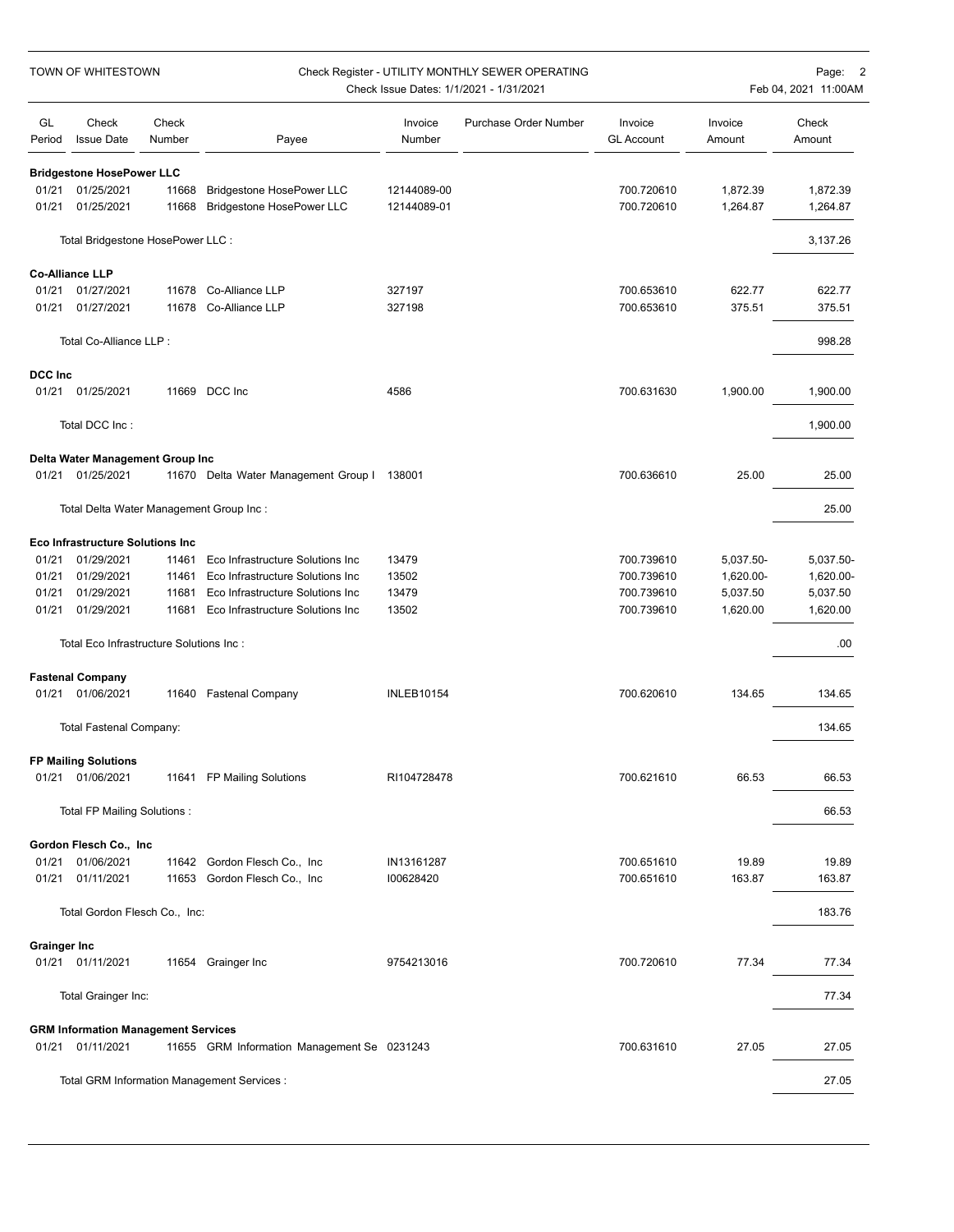| GL<br>Check<br>Check<br>Invoice<br>Purchase Order Number<br>Invoice<br>Invoice<br>Check<br><b>Issue Date</b><br>Number<br><b>GL Account</b><br>Amount<br>Period<br>Number<br>Payee<br>Amount<br><b>HWC Engineering, Inc.</b><br>01/25/2021<br>11671 HWC Engineering, Inc.<br>2021-012-S-<br>700.631610<br>1,500.00<br>01/21<br>1,500.00<br>Total HWC Engineering, Inc.:<br>1,500.00<br>Indiana Paging Network, Inc.<br>01/21<br>01/25/2021<br>Indiana Paging Network, Inc.<br>700.631610<br>68.58<br>68.58<br>11672<br>33384755<br>01/25/2021<br>68.57<br>01/21<br>11672 Indiana Paging Network, Inc.<br>33384755<br>700.631610<br>68.57<br>137.15<br>Total Indiana Paging Network, Inc.:<br>IPL CO.<br>01/21<br>01/11/2021<br>11656 IPL CO.<br>1819853 12.<br>700.611610<br>61.95<br>61.95<br>11673 IPL CO.<br>50.11<br>01/21<br>01/25/2021<br>1946087 1.2<br>700.615610<br>50.11<br>Total IPL CO.:<br>112.06<br><b>IPL Co. ACH</b><br>01/21<br>01/06/2021<br>9100118<br>IPL Co. ACH<br>1139054 1.21<br>700.611610<br>216.07<br>216.07<br>01/21<br>01/06/2021<br>9100118 IPL Co. ACH<br>387.63<br>387.63<br>1712205 1.2<br>700.611610<br>01/06/2021<br>IPL Co. ACH<br>01/21<br>9100118<br>1765865 1.2<br>700.612610<br>11,781.65<br>11,781.65<br>01/21<br>01/27/2021<br>9100136 IPL Co. ACH<br>252.09<br>1139054 1.20<br>700.611610<br>252.09<br>Total IPL Co. ACH:<br>12,637.44<br><b>IUPPS Inc</b><br>01/25/2021<br>11674 IUPPS Inc<br>369.08<br>01/21<br>88006<br>700.637610<br>369.08<br>Total IUPPS Inc:<br>369.08<br>Karle Enviro Organic Recycling Inc.<br>700.750610<br>776.32<br>776.32<br>01/21<br>01/11/2021<br>11657 Karle Enviro Organic Recycling In 11321<br>Total Karle Enviro Organic Recycling Inc.:<br>776.32<br>Level365 Holdings LLC<br>01/21<br>01/06/2021<br>11643 Level365 Holdings LLC<br>IN72793<br>700.614610<br>273.03<br>273.03<br>Total Level365 Holdings LLC :<br>273.03<br>Lowes<br>01/21<br>362.08<br>01/06/2021<br>9100119 Lowes<br>12.2.2020<br>700.620610<br>362.08<br><b>Total Lowes:</b><br>362.08<br><b>ManagerPlus Solutions, LLC</b><br>01/21 01/06/2021<br>11644 ManagerPlus Solutions, LLC<br>2020-11495<br>700.631610<br>1,058.40<br>1,058.40<br>Total ManagerPlus Solutions, LLC:<br>1,058.40<br><b>NAPA</b><br>01/21<br>209.89<br>01/25/2021<br>11675 NAPA<br>007908<br>700.650610<br>209.89<br>01/21<br>01/25/2021<br>11675 NAPA<br>007924<br>700.650610<br>87.99<br>87.99<br>01/21<br>11675 NAPA<br>008890<br>$13.73-$<br>01/25/2021<br>700.650610<br>13.73-<br>26.10<br>26.10<br>01/21<br>01/25/2021<br>11675 NAPA<br>009523<br>700.650610<br>026323<br>20.09<br>01/21<br>01/25/2021<br>11675 NAPA<br>700.620610<br>20.09<br>01/21<br>01/25/2021<br>027043<br>56.04<br>11675 NAPA<br>700.620610<br>56.04 | TOWN OF WHITESTOWN |  | Check Register - UTILITY MONTHLY SEWER OPERATING<br>Check Issue Dates: 1/1/2021 - 1/31/2021 |  |  |  |  | Page: 3<br>Feb 04, 2021 11:00AM |  |
|------------------------------------------------------------------------------------------------------------------------------------------------------------------------------------------------------------------------------------------------------------------------------------------------------------------------------------------------------------------------------------------------------------------------------------------------------------------------------------------------------------------------------------------------------------------------------------------------------------------------------------------------------------------------------------------------------------------------------------------------------------------------------------------------------------------------------------------------------------------------------------------------------------------------------------------------------------------------------------------------------------------------------------------------------------------------------------------------------------------------------------------------------------------------------------------------------------------------------------------------------------------------------------------------------------------------------------------------------------------------------------------------------------------------------------------------------------------------------------------------------------------------------------------------------------------------------------------------------------------------------------------------------------------------------------------------------------------------------------------------------------------------------------------------------------------------------------------------------------------------------------------------------------------------------------------------------------------------------------------------------------------------------------------------------------------------------------------------------------------------------------------------------------------------------------------------------------------------------------------------------------------------------------------------------------------------------------------------------------------------------------------------------------------------------------------------------------------------------------------------------------------------------------------------------------------------------------------------------------------------------------------------------------------------------------------------------------------------------------------------------------|--------------------|--|---------------------------------------------------------------------------------------------|--|--|--|--|---------------------------------|--|
|                                                                                                                                                                                                                                                                                                                                                                                                                                                                                                                                                                                                                                                                                                                                                                                                                                                                                                                                                                                                                                                                                                                                                                                                                                                                                                                                                                                                                                                                                                                                                                                                                                                                                                                                                                                                                                                                                                                                                                                                                                                                                                                                                                                                                                                                                                                                                                                                                                                                                                                                                                                                                                                                                                                                                            |                    |  |                                                                                             |  |  |  |  |                                 |  |
|                                                                                                                                                                                                                                                                                                                                                                                                                                                                                                                                                                                                                                                                                                                                                                                                                                                                                                                                                                                                                                                                                                                                                                                                                                                                                                                                                                                                                                                                                                                                                                                                                                                                                                                                                                                                                                                                                                                                                                                                                                                                                                                                                                                                                                                                                                                                                                                                                                                                                                                                                                                                                                                                                                                                                            |                    |  |                                                                                             |  |  |  |  |                                 |  |
|                                                                                                                                                                                                                                                                                                                                                                                                                                                                                                                                                                                                                                                                                                                                                                                                                                                                                                                                                                                                                                                                                                                                                                                                                                                                                                                                                                                                                                                                                                                                                                                                                                                                                                                                                                                                                                                                                                                                                                                                                                                                                                                                                                                                                                                                                                                                                                                                                                                                                                                                                                                                                                                                                                                                                            |                    |  |                                                                                             |  |  |  |  |                                 |  |
|                                                                                                                                                                                                                                                                                                                                                                                                                                                                                                                                                                                                                                                                                                                                                                                                                                                                                                                                                                                                                                                                                                                                                                                                                                                                                                                                                                                                                                                                                                                                                                                                                                                                                                                                                                                                                                                                                                                                                                                                                                                                                                                                                                                                                                                                                                                                                                                                                                                                                                                                                                                                                                                                                                                                                            |                    |  |                                                                                             |  |  |  |  |                                 |  |
|                                                                                                                                                                                                                                                                                                                                                                                                                                                                                                                                                                                                                                                                                                                                                                                                                                                                                                                                                                                                                                                                                                                                                                                                                                                                                                                                                                                                                                                                                                                                                                                                                                                                                                                                                                                                                                                                                                                                                                                                                                                                                                                                                                                                                                                                                                                                                                                                                                                                                                                                                                                                                                                                                                                                                            |                    |  |                                                                                             |  |  |  |  |                                 |  |
|                                                                                                                                                                                                                                                                                                                                                                                                                                                                                                                                                                                                                                                                                                                                                                                                                                                                                                                                                                                                                                                                                                                                                                                                                                                                                                                                                                                                                                                                                                                                                                                                                                                                                                                                                                                                                                                                                                                                                                                                                                                                                                                                                                                                                                                                                                                                                                                                                                                                                                                                                                                                                                                                                                                                                            |                    |  |                                                                                             |  |  |  |  |                                 |  |
|                                                                                                                                                                                                                                                                                                                                                                                                                                                                                                                                                                                                                                                                                                                                                                                                                                                                                                                                                                                                                                                                                                                                                                                                                                                                                                                                                                                                                                                                                                                                                                                                                                                                                                                                                                                                                                                                                                                                                                                                                                                                                                                                                                                                                                                                                                                                                                                                                                                                                                                                                                                                                                                                                                                                                            |                    |  |                                                                                             |  |  |  |  |                                 |  |
|                                                                                                                                                                                                                                                                                                                                                                                                                                                                                                                                                                                                                                                                                                                                                                                                                                                                                                                                                                                                                                                                                                                                                                                                                                                                                                                                                                                                                                                                                                                                                                                                                                                                                                                                                                                                                                                                                                                                                                                                                                                                                                                                                                                                                                                                                                                                                                                                                                                                                                                                                                                                                                                                                                                                                            |                    |  |                                                                                             |  |  |  |  |                                 |  |
|                                                                                                                                                                                                                                                                                                                                                                                                                                                                                                                                                                                                                                                                                                                                                                                                                                                                                                                                                                                                                                                                                                                                                                                                                                                                                                                                                                                                                                                                                                                                                                                                                                                                                                                                                                                                                                                                                                                                                                                                                                                                                                                                                                                                                                                                                                                                                                                                                                                                                                                                                                                                                                                                                                                                                            |                    |  |                                                                                             |  |  |  |  |                                 |  |
|                                                                                                                                                                                                                                                                                                                                                                                                                                                                                                                                                                                                                                                                                                                                                                                                                                                                                                                                                                                                                                                                                                                                                                                                                                                                                                                                                                                                                                                                                                                                                                                                                                                                                                                                                                                                                                                                                                                                                                                                                                                                                                                                                                                                                                                                                                                                                                                                                                                                                                                                                                                                                                                                                                                                                            |                    |  |                                                                                             |  |  |  |  |                                 |  |
|                                                                                                                                                                                                                                                                                                                                                                                                                                                                                                                                                                                                                                                                                                                                                                                                                                                                                                                                                                                                                                                                                                                                                                                                                                                                                                                                                                                                                                                                                                                                                                                                                                                                                                                                                                                                                                                                                                                                                                                                                                                                                                                                                                                                                                                                                                                                                                                                                                                                                                                                                                                                                                                                                                                                                            |                    |  |                                                                                             |  |  |  |  |                                 |  |
|                                                                                                                                                                                                                                                                                                                                                                                                                                                                                                                                                                                                                                                                                                                                                                                                                                                                                                                                                                                                                                                                                                                                                                                                                                                                                                                                                                                                                                                                                                                                                                                                                                                                                                                                                                                                                                                                                                                                                                                                                                                                                                                                                                                                                                                                                                                                                                                                                                                                                                                                                                                                                                                                                                                                                            |                    |  |                                                                                             |  |  |  |  |                                 |  |
|                                                                                                                                                                                                                                                                                                                                                                                                                                                                                                                                                                                                                                                                                                                                                                                                                                                                                                                                                                                                                                                                                                                                                                                                                                                                                                                                                                                                                                                                                                                                                                                                                                                                                                                                                                                                                                                                                                                                                                                                                                                                                                                                                                                                                                                                                                                                                                                                                                                                                                                                                                                                                                                                                                                                                            |                    |  |                                                                                             |  |  |  |  |                                 |  |
|                                                                                                                                                                                                                                                                                                                                                                                                                                                                                                                                                                                                                                                                                                                                                                                                                                                                                                                                                                                                                                                                                                                                                                                                                                                                                                                                                                                                                                                                                                                                                                                                                                                                                                                                                                                                                                                                                                                                                                                                                                                                                                                                                                                                                                                                                                                                                                                                                                                                                                                                                                                                                                                                                                                                                            |                    |  |                                                                                             |  |  |  |  |                                 |  |
|                                                                                                                                                                                                                                                                                                                                                                                                                                                                                                                                                                                                                                                                                                                                                                                                                                                                                                                                                                                                                                                                                                                                                                                                                                                                                                                                                                                                                                                                                                                                                                                                                                                                                                                                                                                                                                                                                                                                                                                                                                                                                                                                                                                                                                                                                                                                                                                                                                                                                                                                                                                                                                                                                                                                                            |                    |  |                                                                                             |  |  |  |  |                                 |  |
|                                                                                                                                                                                                                                                                                                                                                                                                                                                                                                                                                                                                                                                                                                                                                                                                                                                                                                                                                                                                                                                                                                                                                                                                                                                                                                                                                                                                                                                                                                                                                                                                                                                                                                                                                                                                                                                                                                                                                                                                                                                                                                                                                                                                                                                                                                                                                                                                                                                                                                                                                                                                                                                                                                                                                            |                    |  |                                                                                             |  |  |  |  |                                 |  |
|                                                                                                                                                                                                                                                                                                                                                                                                                                                                                                                                                                                                                                                                                                                                                                                                                                                                                                                                                                                                                                                                                                                                                                                                                                                                                                                                                                                                                                                                                                                                                                                                                                                                                                                                                                                                                                                                                                                                                                                                                                                                                                                                                                                                                                                                                                                                                                                                                                                                                                                                                                                                                                                                                                                                                            |                    |  |                                                                                             |  |  |  |  |                                 |  |
|                                                                                                                                                                                                                                                                                                                                                                                                                                                                                                                                                                                                                                                                                                                                                                                                                                                                                                                                                                                                                                                                                                                                                                                                                                                                                                                                                                                                                                                                                                                                                                                                                                                                                                                                                                                                                                                                                                                                                                                                                                                                                                                                                                                                                                                                                                                                                                                                                                                                                                                                                                                                                                                                                                                                                            |                    |  |                                                                                             |  |  |  |  |                                 |  |
|                                                                                                                                                                                                                                                                                                                                                                                                                                                                                                                                                                                                                                                                                                                                                                                                                                                                                                                                                                                                                                                                                                                                                                                                                                                                                                                                                                                                                                                                                                                                                                                                                                                                                                                                                                                                                                                                                                                                                                                                                                                                                                                                                                                                                                                                                                                                                                                                                                                                                                                                                                                                                                                                                                                                                            |                    |  |                                                                                             |  |  |  |  |                                 |  |
|                                                                                                                                                                                                                                                                                                                                                                                                                                                                                                                                                                                                                                                                                                                                                                                                                                                                                                                                                                                                                                                                                                                                                                                                                                                                                                                                                                                                                                                                                                                                                                                                                                                                                                                                                                                                                                                                                                                                                                                                                                                                                                                                                                                                                                                                                                                                                                                                                                                                                                                                                                                                                                                                                                                                                            |                    |  |                                                                                             |  |  |  |  |                                 |  |
|                                                                                                                                                                                                                                                                                                                                                                                                                                                                                                                                                                                                                                                                                                                                                                                                                                                                                                                                                                                                                                                                                                                                                                                                                                                                                                                                                                                                                                                                                                                                                                                                                                                                                                                                                                                                                                                                                                                                                                                                                                                                                                                                                                                                                                                                                                                                                                                                                                                                                                                                                                                                                                                                                                                                                            |                    |  |                                                                                             |  |  |  |  |                                 |  |
|                                                                                                                                                                                                                                                                                                                                                                                                                                                                                                                                                                                                                                                                                                                                                                                                                                                                                                                                                                                                                                                                                                                                                                                                                                                                                                                                                                                                                                                                                                                                                                                                                                                                                                                                                                                                                                                                                                                                                                                                                                                                                                                                                                                                                                                                                                                                                                                                                                                                                                                                                                                                                                                                                                                                                            |                    |  |                                                                                             |  |  |  |  |                                 |  |
|                                                                                                                                                                                                                                                                                                                                                                                                                                                                                                                                                                                                                                                                                                                                                                                                                                                                                                                                                                                                                                                                                                                                                                                                                                                                                                                                                                                                                                                                                                                                                                                                                                                                                                                                                                                                                                                                                                                                                                                                                                                                                                                                                                                                                                                                                                                                                                                                                                                                                                                                                                                                                                                                                                                                                            |                    |  |                                                                                             |  |  |  |  |                                 |  |
|                                                                                                                                                                                                                                                                                                                                                                                                                                                                                                                                                                                                                                                                                                                                                                                                                                                                                                                                                                                                                                                                                                                                                                                                                                                                                                                                                                                                                                                                                                                                                                                                                                                                                                                                                                                                                                                                                                                                                                                                                                                                                                                                                                                                                                                                                                                                                                                                                                                                                                                                                                                                                                                                                                                                                            |                    |  |                                                                                             |  |  |  |  |                                 |  |
|                                                                                                                                                                                                                                                                                                                                                                                                                                                                                                                                                                                                                                                                                                                                                                                                                                                                                                                                                                                                                                                                                                                                                                                                                                                                                                                                                                                                                                                                                                                                                                                                                                                                                                                                                                                                                                                                                                                                                                                                                                                                                                                                                                                                                                                                                                                                                                                                                                                                                                                                                                                                                                                                                                                                                            |                    |  |                                                                                             |  |  |  |  |                                 |  |
|                                                                                                                                                                                                                                                                                                                                                                                                                                                                                                                                                                                                                                                                                                                                                                                                                                                                                                                                                                                                                                                                                                                                                                                                                                                                                                                                                                                                                                                                                                                                                                                                                                                                                                                                                                                                                                                                                                                                                                                                                                                                                                                                                                                                                                                                                                                                                                                                                                                                                                                                                                                                                                                                                                                                                            |                    |  |                                                                                             |  |  |  |  |                                 |  |
|                                                                                                                                                                                                                                                                                                                                                                                                                                                                                                                                                                                                                                                                                                                                                                                                                                                                                                                                                                                                                                                                                                                                                                                                                                                                                                                                                                                                                                                                                                                                                                                                                                                                                                                                                                                                                                                                                                                                                                                                                                                                                                                                                                                                                                                                                                                                                                                                                                                                                                                                                                                                                                                                                                                                                            |                    |  |                                                                                             |  |  |  |  |                                 |  |
|                                                                                                                                                                                                                                                                                                                                                                                                                                                                                                                                                                                                                                                                                                                                                                                                                                                                                                                                                                                                                                                                                                                                                                                                                                                                                                                                                                                                                                                                                                                                                                                                                                                                                                                                                                                                                                                                                                                                                                                                                                                                                                                                                                                                                                                                                                                                                                                                                                                                                                                                                                                                                                                                                                                                                            |                    |  |                                                                                             |  |  |  |  |                                 |  |
|                                                                                                                                                                                                                                                                                                                                                                                                                                                                                                                                                                                                                                                                                                                                                                                                                                                                                                                                                                                                                                                                                                                                                                                                                                                                                                                                                                                                                                                                                                                                                                                                                                                                                                                                                                                                                                                                                                                                                                                                                                                                                                                                                                                                                                                                                                                                                                                                                                                                                                                                                                                                                                                                                                                                                            |                    |  |                                                                                             |  |  |  |  |                                 |  |
|                                                                                                                                                                                                                                                                                                                                                                                                                                                                                                                                                                                                                                                                                                                                                                                                                                                                                                                                                                                                                                                                                                                                                                                                                                                                                                                                                                                                                                                                                                                                                                                                                                                                                                                                                                                                                                                                                                                                                                                                                                                                                                                                                                                                                                                                                                                                                                                                                                                                                                                                                                                                                                                                                                                                                            |                    |  |                                                                                             |  |  |  |  |                                 |  |
|                                                                                                                                                                                                                                                                                                                                                                                                                                                                                                                                                                                                                                                                                                                                                                                                                                                                                                                                                                                                                                                                                                                                                                                                                                                                                                                                                                                                                                                                                                                                                                                                                                                                                                                                                                                                                                                                                                                                                                                                                                                                                                                                                                                                                                                                                                                                                                                                                                                                                                                                                                                                                                                                                                                                                            |                    |  |                                                                                             |  |  |  |  |                                 |  |
|                                                                                                                                                                                                                                                                                                                                                                                                                                                                                                                                                                                                                                                                                                                                                                                                                                                                                                                                                                                                                                                                                                                                                                                                                                                                                                                                                                                                                                                                                                                                                                                                                                                                                                                                                                                                                                                                                                                                                                                                                                                                                                                                                                                                                                                                                                                                                                                                                                                                                                                                                                                                                                                                                                                                                            |                    |  |                                                                                             |  |  |  |  |                                 |  |
|                                                                                                                                                                                                                                                                                                                                                                                                                                                                                                                                                                                                                                                                                                                                                                                                                                                                                                                                                                                                                                                                                                                                                                                                                                                                                                                                                                                                                                                                                                                                                                                                                                                                                                                                                                                                                                                                                                                                                                                                                                                                                                                                                                                                                                                                                                                                                                                                                                                                                                                                                                                                                                                                                                                                                            |                    |  |                                                                                             |  |  |  |  |                                 |  |
|                                                                                                                                                                                                                                                                                                                                                                                                                                                                                                                                                                                                                                                                                                                                                                                                                                                                                                                                                                                                                                                                                                                                                                                                                                                                                                                                                                                                                                                                                                                                                                                                                                                                                                                                                                                                                                                                                                                                                                                                                                                                                                                                                                                                                                                                                                                                                                                                                                                                                                                                                                                                                                                                                                                                                            |                    |  |                                                                                             |  |  |  |  |                                 |  |
|                                                                                                                                                                                                                                                                                                                                                                                                                                                                                                                                                                                                                                                                                                                                                                                                                                                                                                                                                                                                                                                                                                                                                                                                                                                                                                                                                                                                                                                                                                                                                                                                                                                                                                                                                                                                                                                                                                                                                                                                                                                                                                                                                                                                                                                                                                                                                                                                                                                                                                                                                                                                                                                                                                                                                            |                    |  |                                                                                             |  |  |  |  |                                 |  |
|                                                                                                                                                                                                                                                                                                                                                                                                                                                                                                                                                                                                                                                                                                                                                                                                                                                                                                                                                                                                                                                                                                                                                                                                                                                                                                                                                                                                                                                                                                                                                                                                                                                                                                                                                                                                                                                                                                                                                                                                                                                                                                                                                                                                                                                                                                                                                                                                                                                                                                                                                                                                                                                                                                                                                            |                    |  |                                                                                             |  |  |  |  |                                 |  |
|                                                                                                                                                                                                                                                                                                                                                                                                                                                                                                                                                                                                                                                                                                                                                                                                                                                                                                                                                                                                                                                                                                                                                                                                                                                                                                                                                                                                                                                                                                                                                                                                                                                                                                                                                                                                                                                                                                                                                                                                                                                                                                                                                                                                                                                                                                                                                                                                                                                                                                                                                                                                                                                                                                                                                            |                    |  |                                                                                             |  |  |  |  |                                 |  |
|                                                                                                                                                                                                                                                                                                                                                                                                                                                                                                                                                                                                                                                                                                                                                                                                                                                                                                                                                                                                                                                                                                                                                                                                                                                                                                                                                                                                                                                                                                                                                                                                                                                                                                                                                                                                                                                                                                                                                                                                                                                                                                                                                                                                                                                                                                                                                                                                                                                                                                                                                                                                                                                                                                                                                            |                    |  |                                                                                             |  |  |  |  |                                 |  |
|                                                                                                                                                                                                                                                                                                                                                                                                                                                                                                                                                                                                                                                                                                                                                                                                                                                                                                                                                                                                                                                                                                                                                                                                                                                                                                                                                                                                                                                                                                                                                                                                                                                                                                                                                                                                                                                                                                                                                                                                                                                                                                                                                                                                                                                                                                                                                                                                                                                                                                                                                                                                                                                                                                                                                            |                    |  |                                                                                             |  |  |  |  |                                 |  |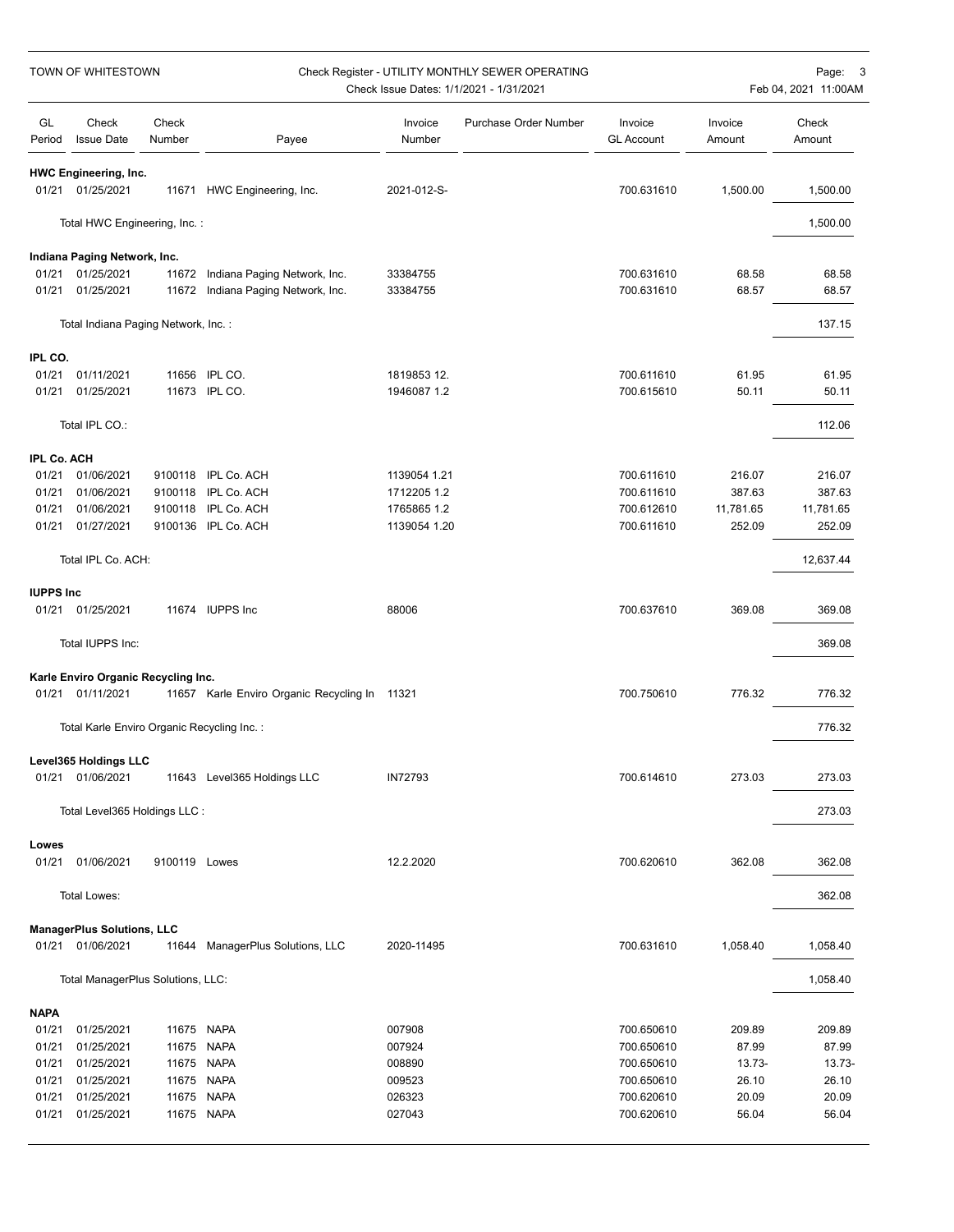|                              | TOWN OF WHITESTOWN                            |                 | Check Register - UTILITY MONTHLY SEWER OPERATING<br>Check Issue Dates: 1/1/2021 - 1/31/2021 |                   |                       |                              |                   | Page:<br>Feb 04, 2021 11:00AM |  |  |
|------------------------------|-----------------------------------------------|-----------------|---------------------------------------------------------------------------------------------|-------------------|-----------------------|------------------------------|-------------------|-------------------------------|--|--|
| GL<br>Period                 | Check<br><b>Issue Date</b>                    | Check<br>Number | Payee                                                                                       | Invoice<br>Number | Purchase Order Number | Invoice<br><b>GL Account</b> | Invoice<br>Amount | Check<br>Amount               |  |  |
| 01/21                        | 01/25/2021                                    | 11675           | <b>NAPA</b>                                                                                 | 028121            |                       | 700.620610                   | 7.52              | 7.52                          |  |  |
| 01/21                        | 01/25/2021                                    | 11675           | <b>NAPA</b>                                                                                 | 043093            |                       | 700.620610                   | 12.65             | 12.65                         |  |  |
| 01/21                        | 01/25/2021                                    | 11675           | <b>NAPA</b>                                                                                 | 044551            |                       | 700.650610                   | 120.32            | 120.32                        |  |  |
| 01/21                        | 01/25/2021                                    |                 | 11675 NAPA                                                                                  | 045064            |                       | 700.650610                   | 351.32-           | 351.32-                       |  |  |
|                              | Total NAPA:                                   |                 |                                                                                             |                   |                       |                              |                   | 175.55                        |  |  |
|                              | <b>NV Grant Services, LLC</b>                 |                 |                                                                                             |                   |                       |                              |                   |                               |  |  |
| 01/21                        | 01/06/2021                                    | 11645           | NV Grant Services, LLC                                                                      | 820               |                       | 700.631610                   | 500.00            | 500.00                        |  |  |
| 01/21                        | 01/11/2021                                    | 11658           | NV Grant Services, LLC                                                                      | 808               |                       | 700.631610                   | 500.00            | 500.00                        |  |  |
|                              | Total NV Grant Services, LLC :                |                 |                                                                                             |                   |                       |                              |                   | 1,000.00                      |  |  |
|                              | <b>Plymate's MatMan</b>                       |                 |                                                                                             |                   |                       |                              |                   |                               |  |  |
| 01/21                        | 01/06/2021                                    | 11646           | Plymate's MatMan                                                                            | 2978134           |                       | 700.676610                   | 202.30            | 202.30                        |  |  |
| 01/21                        | 01/11/2021                                    | 11659           | Plymate's MatMan                                                                            | 2958361           |                       | 700.676610                   | 158.08            | 158.08                        |  |  |
| 01/21                        | 01/27/2021                                    | 11679           | Plymate's MatMan                                                                            | 2984693           |                       | 700.676610                   | 168.00            | 168.00                        |  |  |
|                              | Total Plymate's MatMan:                       |                 |                                                                                             |                   |                       |                              |                   | 528.38                        |  |  |
|                              | Quadient Finance USA, Inc.                    |                 |                                                                                             |                   |                       |                              |                   |                               |  |  |
|                              | 01/21 01/11/2021                              |                 | 11660 Quadient Finance USA, Inc.                                                            | 7900044080        |                       | 700.621610                   | 14.07             | 14.07                         |  |  |
|                              | Total Quadient Finance USA, Inc.:             |                 |                                                                                             |                   |                       |                              |                   | 14.07                         |  |  |
| 01/21                        | <b>Reedy Financial Group PC</b><br>01/06/2021 |                 | 11647 Reedy Financial Group PC                                                              | 7024              |                       | 700.633610                   | 5,262.50          | 5,262.50                      |  |  |
|                              | Total Reedy Financial Group PC :              |                 |                                                                                             |                   |                       |                              |                   | 5,262.50                      |  |  |
|                              |                                               |                 |                                                                                             |                   |                       |                              |                   |                               |  |  |
| <b>Regions Bank</b><br>01/21 | 01/06/2021                                    |                 | 9100121 Regions Bank                                                                        | <b>INV 91087</b>  |                       | 700.675610                   | 750.00            | 750.00                        |  |  |
|                              | Total Regions Bank:                           |                 |                                                                                             |                   |                       |                              |                   | 750.00                        |  |  |
|                              | <b>Republic Services #761</b>                 |                 |                                                                                             |                   |                       |                              |                   |                               |  |  |
|                              | 01/21 01/11/2021                              |                 | 11661 Republic Services #761                                                                | 0761-005018       |                       | 700.631610                   | 181.68            | 181.68                        |  |  |
|                              | Total Republic Services #761:                 |                 |                                                                                             |                   |                       |                              |                   | 181.68                        |  |  |
|                              | <b>Soros Clinical Solutions LLC</b>           |                 |                                                                                             |                   |                       |                              |                   |                               |  |  |
| 01/21                        | 01/06/2021                                    | 11648           | Soros Clinical Solutions LLC                                                                | 000940            |                       | 700.631610                   | 270.00            | 270.00                        |  |  |
| 01/21                        | 01/11/2021                                    | 11662           | Soros Clinical Solutions LLC                                                                | 000975            |                       | 700.631610                   | 270.00            | 270.00                        |  |  |
| 01/21                        | 01/25/2021                                    | 11676           | Soros Clinical Solutions LLC                                                                | 000991            |                       | 700.631610                   | 135.00            | 135.00                        |  |  |
|                              | <b>Total Soros Clinical Solutions LLC:</b>    |                 |                                                                                             |                   |                       |                              |                   | 675.00                        |  |  |
| <b>TDS Telecom</b>           |                                               |                 |                                                                                             |                   |                       |                              |                   |                               |  |  |
| 01/21                        | 01/11/2021                                    | 11663           | <b>TDS Telecom</b>                                                                          | 3177694938        |                       | 700.614610                   | 1,343.01          | 1,343.01                      |  |  |
| 01/21                        | 01/13/2021                                    | 11666           | <b>TDS Telecom</b>                                                                          | 3177696605        |                       | 700.614610                   | 495.15            | 495.15                        |  |  |
|                              | Total TDS Telecom:                            |                 |                                                                                             |                   |                       |                              |                   | 1,838.16                      |  |  |
|                              | <b>USA Blue Book</b>                          |                 |                                                                                             |                   |                       |                              |                   |                               |  |  |
| 01/21                        | 01/06/2021                                    | 11649           | <b>USA Blue Book</b>                                                                        | 458398            |                       | 700.720610                   | 228.95            | 228.95                        |  |  |
| 01/21                        | 01/11/2021                                    | 11664           | <b>USA Blue Book</b>                                                                        | 460285            |                       | 700.622610                   | 1,772.19          | 1,772.19                      |  |  |
| 01/21                        | 01/11/2021                                    |                 | 11664 USA Blue Book                                                                         | 461792            |                       | 700.622610                   | 976.03            | 976.03                        |  |  |